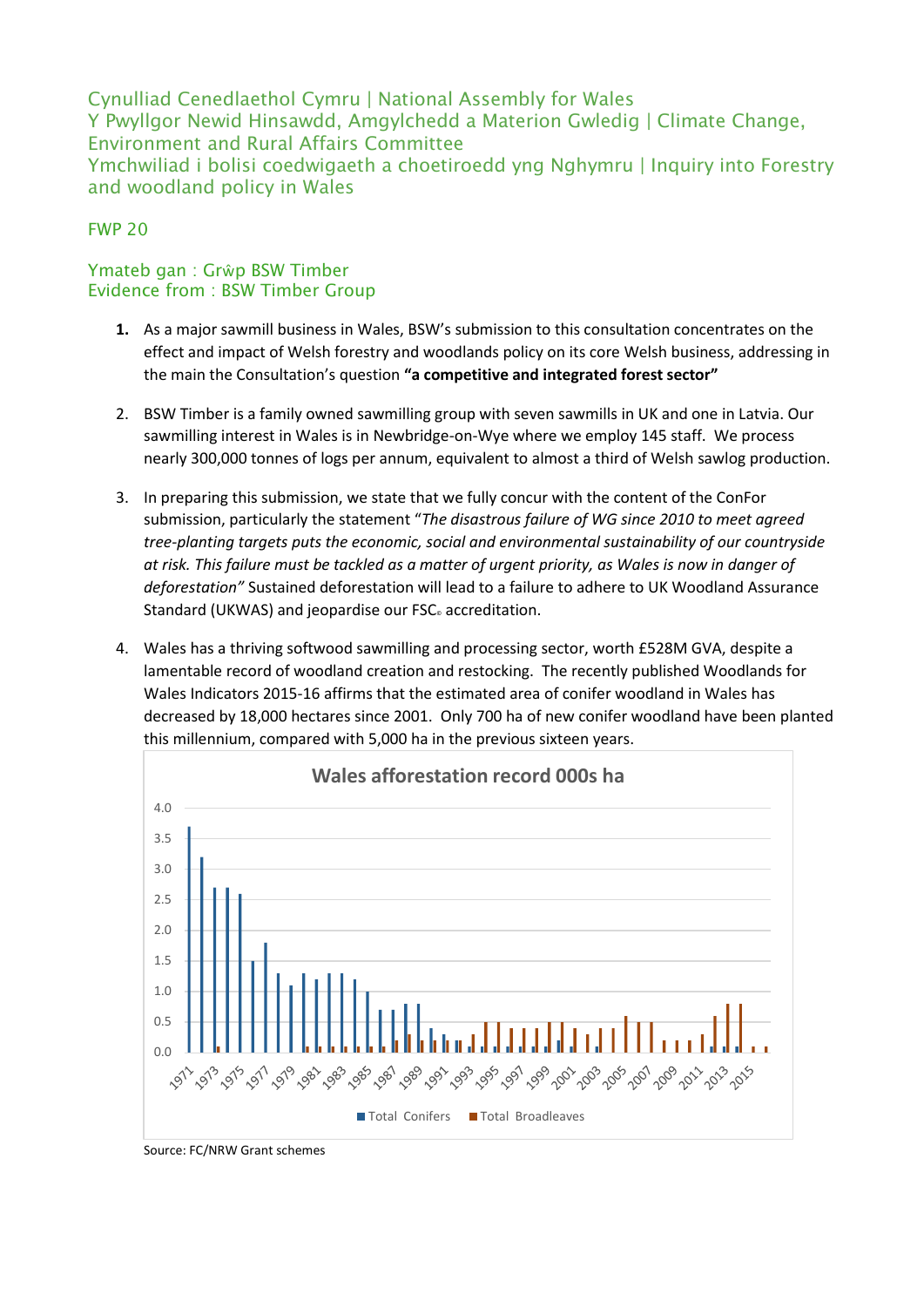- 5. The Wales Climate Change Strategy 2010 called for "the expansion of woodland in Wales from about 500 ha to 5,000 ha per annum maintained over 20 years".
- 6. As if the new woodland creation was not bad enough, Wales is failing to keep up with productive restocking as the conifer forested area has reduced by over 1,000 ha per annum this century. The proportion of restocking by broadleaves has averaged 30% of total restocking in comparison with an average of 13% in previous fifteen years.



Source: FC/NRW Grant schemes

7. With typically a thirty-five to forty-five year cycle of planting to clear-fell harvesting, the lack of planting and restocking in Wales is having a direct impact on the inventory of softwood standing timber.



Source: National Forestry Inventory 2014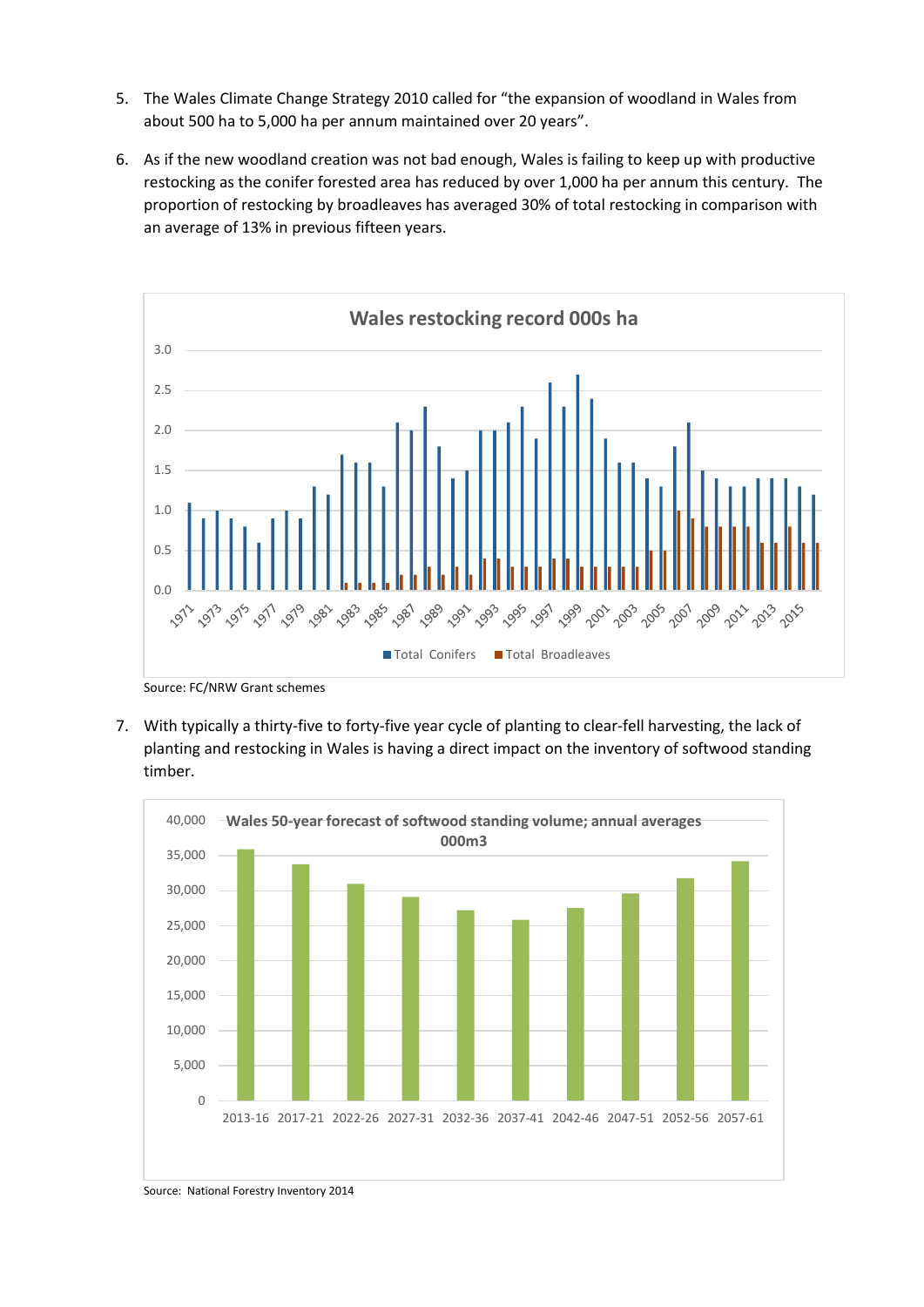8. This leads directly onto the availability of Roundwood from which the derived sawlog volume has effectively peaked and is plateaued at 1M cubic metres but in ten years' time will start to fall dramatically to 0.8M cubic metres.



Source: National Forestry Inventory 2014

- 9. BSW has invested £10M in Wales in the last seven years which has led to a growth in turnover from £19M to £30M and direct staff employed has increased by 32 in the same period. Business confidence to invest by any forestry sector company is largely predicated on the sustainable availability of Roundwood within its catchment area. Investment in fixed capital equipment, processing lines, will be based on a financial payback of seven to ten years with an anticipation of twenty to twenty-five years utilisation, assuming good maintenance and updates.
- **10. With the outlook painted in this submission, there is no commercial rationale to invest further in Welsh sawmilling capacity, as long as the planting and restocking failures continue.**
- **11. The lack of a commitment to supporting the forestry sector by sustaining an adequate productive planting programme, thereby, effectively, overseeing Welsh deforestation will inevitably lead to a contraction of the industry, lost opportunities to climate mitigation and job losses.**
- **12.** This is in contrast to the situation in Scotland where the Scottish government has increased its planting targets from 10,000 ha a year to scale rising to 15,000 ha per annum by 2025. The Scottish Cabinet Secretary with responsibility for forestry recently commissioned a complete review of the woodland creation planning process and has accepted some key recommendations for improvement.

## **Opportunities for Welsh timber**

- 13. With an annual output of 500,000 cubic metres of sawn timber from Welsh forest production, there is a strong opportunity for adding value and targeting a range of markets in Wales. In particular, there is opportunity to expand market penetration of locally produced timber in local construction.
- 14. For example, Powys County Council have recognised the importance of forest and wood products industry to rural and regional employment and economic development. They are to be